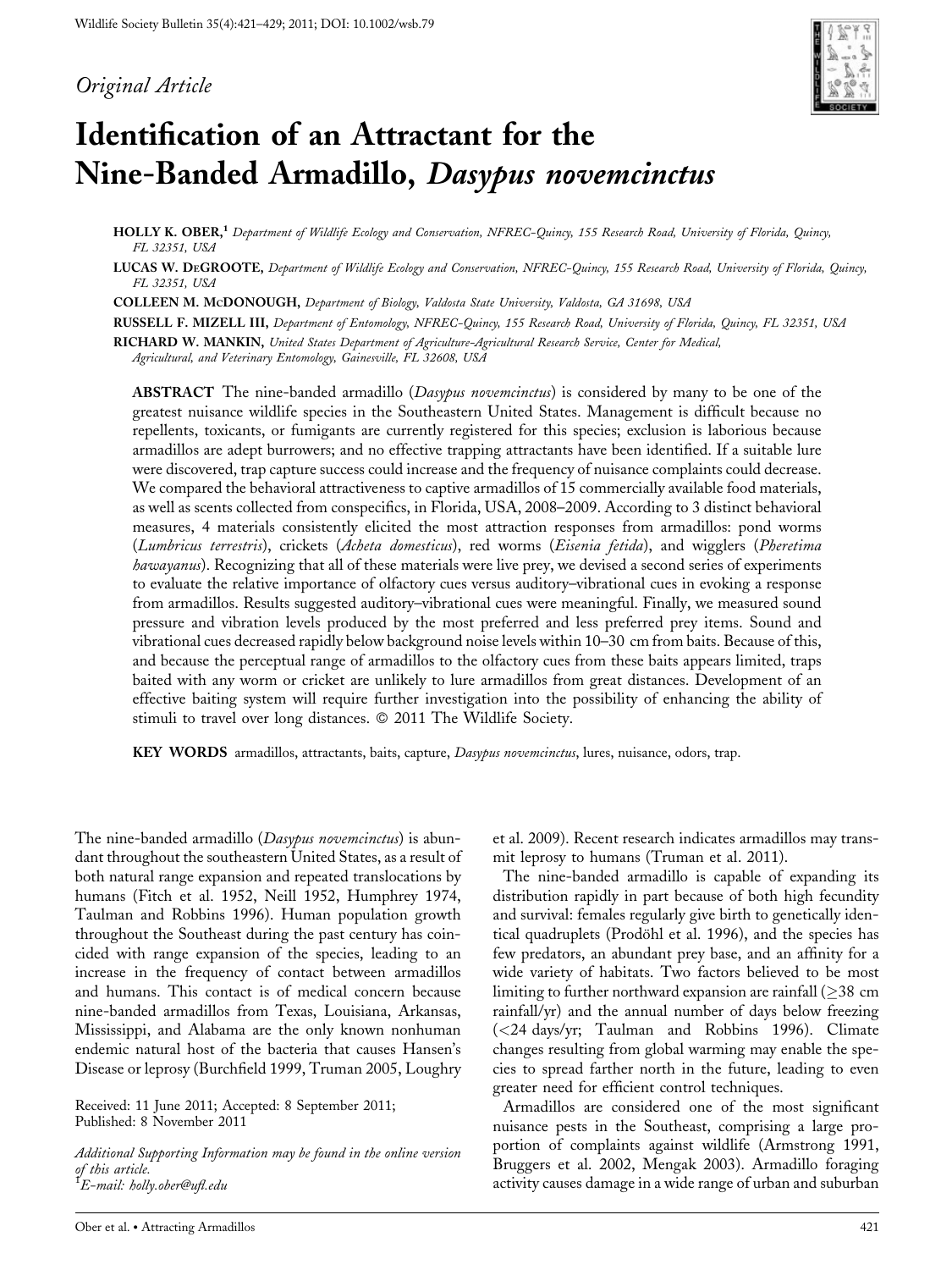locations such as golf courses, sports fields, nurseries, orange groves, cemeteries, lawns, and flower and vegetable gardens, while burrowing activity can cause structural instabilities when it occurs around and under buildings (Neill 1952, Chamberlain 1980). Armadillo foraging activity can also pose a considerable threat to species of conservation concern such as northern bobwhite quail (Colinus virginianus; Staller et al. 2005), gopher tortoises (Gopherus polyphemus; Douglass and Winegarner 1977), and sea turtles (loggerhead, Caretta caretta; leatherback Dermochelys coriacea; and green Chelonia mydas; Drennen et al. 1989, Engeman et al. 2005). Because armadillos have small home ranges (4–11 ha; Layne and Glover 1977, Loughry and McDonough 1998, McDonough 2000, Gammons et al. 2009), it is common for individual animals to become chronic pests to homeowners and land managers. Wildlife professionals rank both 1) the development of effective lures to live trap armadillos and 2) improvement upon methods used to census armadillos to strengthen control programs focused on protecting species of conservation concern, as high-priority research needs in the wildlife damage-management field (Bruggers et al. 2002).

Presently, there are no cost-effective, reliable methods to deter or capture wild armadillos. Most of the methods typically used to reduce damage caused by wildlife are not suitable for use with armadillos. Exclusion attempts are often ineffective because armadillos are adept at both burrowing and climbing; currently no repellents, toxicants, or fumigants are registered for use with armadillos; and no efficient methods exist for luring armadillos into traps. Although these animals occasionally enter live traps set in combination with fencing materials, capture rates in traps are extremely low (i.e., 1 capture/133 trap-nights in GA; Gammons et al. 2005).

Identification of a substance that effectively functions as a lure for armadillos could increase capture success and, thereby, reduce the frequency of nuisance complaints. Despite great interest among homeowners and commercial businesses in managing nuisance armadillos, we are aware of only one published attempt to systematically evaluate the relative attractiveness of various materials that could function as lures to armadillos (Gammons et al. 2005). This study compared capture success in live traps baited with various materials, and experienced such low capture rates that it is questionable whether armadillo preferences were truly measured (1 capture/133 trap-nights). Assessing preferences in a more controlled setting would be a more efficient means of evaluating the efficacy of potential materials as lures. We posit that the 2 types of materials most likely to generate interest from wild armadillos and, thus, worthy of evaluation as potential lures are food materials and odors from conspecifics.

Armadillos are considered opportunistic foragers, consuming a wide variety of food materials. Approximately 50–95% of their diet is insects, depending on site and season studied (reviewed by McDonough and Loughry 2008), with Coleoptera comprising the largest component of this (Kalmbach 1943, Fitch et al. 1952, Nesbitt et al. 1977, Sikes et al. 1990, Anacleto 2007). The remainder of the

diet consists of other invertebrates, small vertebrates, fruit, and other vegetative matter.

Chemical signals produced by armadillos also have potential for exploitation as lures. Most mammal species produce several types of individual-specific odors that communicate information to conspecifics on their sex, reproductive state, and identity (Halpin 1986, Johnston 2003, Conover 2007). These odors are used for a variety of functions, ranging from mate attraction to alarm announcements. Chemical communication in armadillos is probable, given that juveniles are capable of recognizing their own odor, discriminating the odors of kin from nonkin, and are more interested in the odors of siblings than their own odors (Loughry and McDonough 1994). Furthermore, behaviors exhibited during courtship strongly suggest the use of chemical cues (Yaksh 1967, McDonough 1997).

We conducted choice experiments in a large test arena to document armadillo responses to a variety of materials with the goal of identifying materials that could be exploited to lure animals into traps. These initial experiments suggested that mobile materials (live prey) seemed to be more attractive than other materials. To explore this finding further, we conducted a second set of behavioral experiments to assess the relative role of different combinations of olfactory or auditory–vibrational cues in attracting armadillos. Finally, we measured amplitudes and spectra of sounds and vibrations produced by highly preferred and less preferred live prey items in a laboratory setting in an attempt to explain differences in detectability of these items by armadillos.

# STUDY AREA

We captured armadillos from 3 study areas in Gadsden and Leon Counties in North Florida, USA: Joe Budd Wildlife Management Area (30°30'33"N, 84°32'19"W), North Florida Research and Education Center (30°32'42"N, 84°35'39"W), and Tall Timbers Research Station  $(30^\circ39^\prime24^{\prime\prime}{\rm N},\ 84^\circ12^\prime32^{\prime\prime}{\rm W})$ . Each of these study areas is located within 40 km of one another and has a diverse combination of vegetative community types including upland pines, bottomland hardwoods, and agricultural areas.

# MATERIALS AND METHODS

Between August 2008 and November 2009, we captured 40 individual armadillos using long-handled dip nets (McDonough 1994) at Joe Budd Wildlife Management Area ( $n = 30$ ), North Florida Research and Education Center  $(n = 5)$ , and Tall Timbers Research Station  $(n = 5)$ . Each individual was housed singly in captivity for a maximum of 14 days, and then released at the site of capture (as approved by the University of Florida Institutional Animal Care and Use Committee protocol 200801663 and a permit from the Florida Fish and Wildlife Conservation Commission).

## Animal Maintenance in Captivity

We developed a captive environment with conditions as similar as possible to those experienced by armadillos in the wild. We constructed an outdoor enclosure area that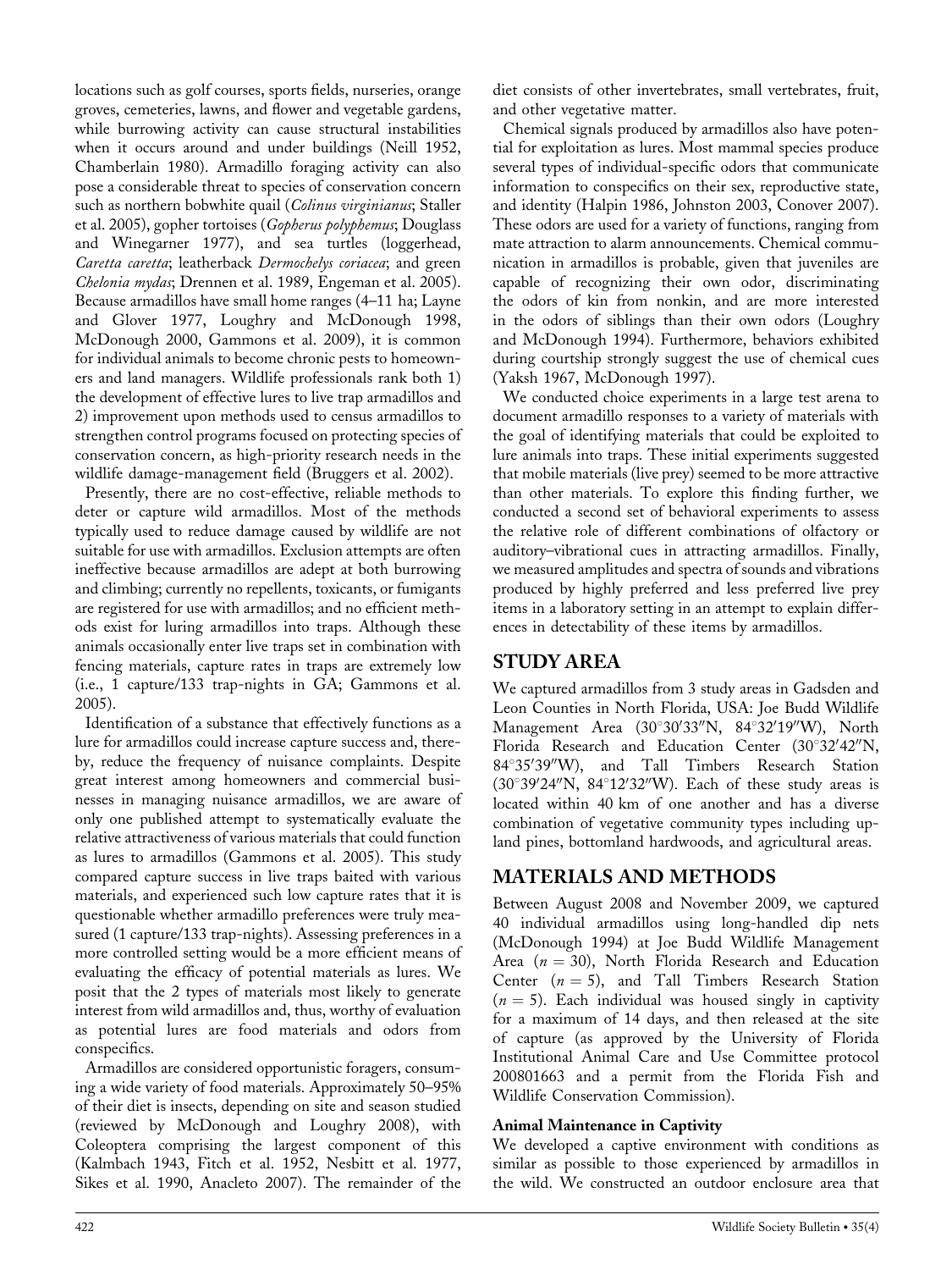measured 12.1 m  $\times$  12.1 m, surrounded by 1.8-m-high chain-link fence to keep predators out. A tall frame made of polyvinyl chloride pipe was erected over this entire area to support a large sheet of shade cloth that limited exposure of the animals to direct sunlight. Within this protected area, we constructed 3 3-m  $\times$  3-m holding pens and 3 3-m  $\times$  3-m bioassay pens. Each pen was surrounded by sheet metal buried 0.9 m in the ground to prevent armadillos from digging underneath and 0.9 m above ground to prevent armadillos from jumping or climbing over. Pens were situated such that each holding pen was adjacent to a same-sized bioassay pen, with movable doors between the 2 areas to facilitate voluntary movement of animals.

Pens had naturally occurring dirt floors to allow animals to dig burrows in the soil. We placed the top half of a plastic pet carrier in each holding pen to provide a means of escaping rain and sun if a test animal did not dig a burrow. We provided hay in each holding pen for use as bedding material in burrows or pet carriers.

We provided water at all times through an automatic pet watering device. Either cat or dog food soaked in water was provided daily. On the days of experimental trials, we provided food after testing to limit the likelihood of nonparticipation due to satiation.

#### Bioassay and Acoustic Measurement Procedures

We constructed a virtual grid in each bioassay pen by placing reference points on the side walls, spaced 0.3 m apart. The intersections of these grid lines formed the 49 location points where test materials could be placed. For each experimental trial, we determined the locations of materials to be tested within this grid system using randomly generated numbers. Materials were presented in sterilized plastic bowls (10.2-cm diam and 7.6-cm depth; sterilized in a 3-step procedure by first scrubbing with a detergent, followed by a thorough rinsing, followed by a 10-min immersion in a solution of

1 Tbs bleach to 1 quart water) sunk into the soil at these randomly selected locations.

To reduce the chances of contamination of the bioassay pen between animals (through scent marking, food remains, etc.), we laid a plastic sheet on the ground in each bioassay pen and covered it with approximately 8 cm of top soil taken from a pit dug in another location on the property. After each animal was released to the wild, this layer of soil and the plastic sheeting were removed and replaced prior to the introduction of a new animal into the pen. We sterilized all walls, kennels, and waterers within the holding pen between animals as well (using a detergent and a scrub brush, followed by a thorough rinsing with water, followed by spraying with a solution of 1 Tbs [14.79 mL] bleach to 1 quart [0.95 L] water).

Following a 2-day period of acclimation to captive conditions, each animal was given the opportunity to participate in 1–3 experimental trials per day, depending upon the speed with which they completed each trial (mean no. of trials/ animal/day  $= 1.6$ ). At the start of each experimental trial, we placed the materials to be tested at randomly selected locations in the bioassay pen adjacent to the assigned animal, and we opened the door between the pens, allowing the test animal to begin participating whenever it chose. We conducted all trials between 1900 hours and 0100 hours.

We used video cameras (Sony Handycam DCR-SR85 [Tokyo, Japan]) to record armadillo behaviors during experimental trials. Infrared lights (CCTV 48 LED Camera Infrared Illuminator Night Vision) provided light for video recording after sunset. Videotaping of each trial began when the adjoining door between the 2 pens was opened and ended when the animal exited the bioassay pen.

Experiment 1: evaluation of potential bait materials.—Fifteen commercially available food materials previously reported to be consumed by the species were used as test materials (Table 1). All live invertebrates were presented in bowls

Table 1. Materials presented during experimental trials that evaluated the utility of potential lures for captive nine-banded armadillos in Florida, USA, 2008–2009.

| <b>Reason for testing</b>                    | <b>Materials</b>                                              | Quantity                  |
|----------------------------------------------|---------------------------------------------------------------|---------------------------|
| Odors associated with food materials,        | Mealworms (Tenebrio molitor)                                  | 10                        |
| expected to stimulate hunger                 | Millipedes (Diplopoda spp.)                                   | 10                        |
|                                              | Wigglers (Pheretima hawayanus)                                |                           |
|                                              | Red worms (Eisenia fetida)                                    |                           |
|                                              | Big red worms (E. hortensis)                                  | 3                         |
|                                              | Glow worms (E. hortensis, injected with brightly colored      | 3                         |
|                                              | dyes to entice fish)                                          |                           |
|                                              | Pond worms (Lumbricus terrestris)                             | 3                         |
|                                              | Crickets (Acheta domesticus)                                  | 3                         |
|                                              | Chicken eggs                                                  |                           |
|                                              | Quail eggs                                                    |                           |
|                                              | Avocado                                                       | Approx. 2 Tbsp (29.57 mL) |
|                                              | Banana                                                        | Approx. 2 Tbsp (29.57 mL) |
|                                              | Strawberry                                                    | Approx. 2 Tbsp (29.57 mL) |
|                                              | Peanut butter                                                 | Approx. 2 Tbsp (29.57 mL) |
|                                              | Vanilla wafer cookies                                         | 3                         |
| Odors associated with conspecifics,          | Feminine hygiene pad containing anal secretions or feces from | 1/3                       |
| expected to stimulate curiosity or animosity | animals of same gender                                        |                           |
|                                              | Feminine hygiene pad containing anal secretions or feces from | 1/3                       |
|                                              | animals of opposite gender                                    |                           |
| Control                                      | Unscented feminine hygiene pad                                | 1/3                       |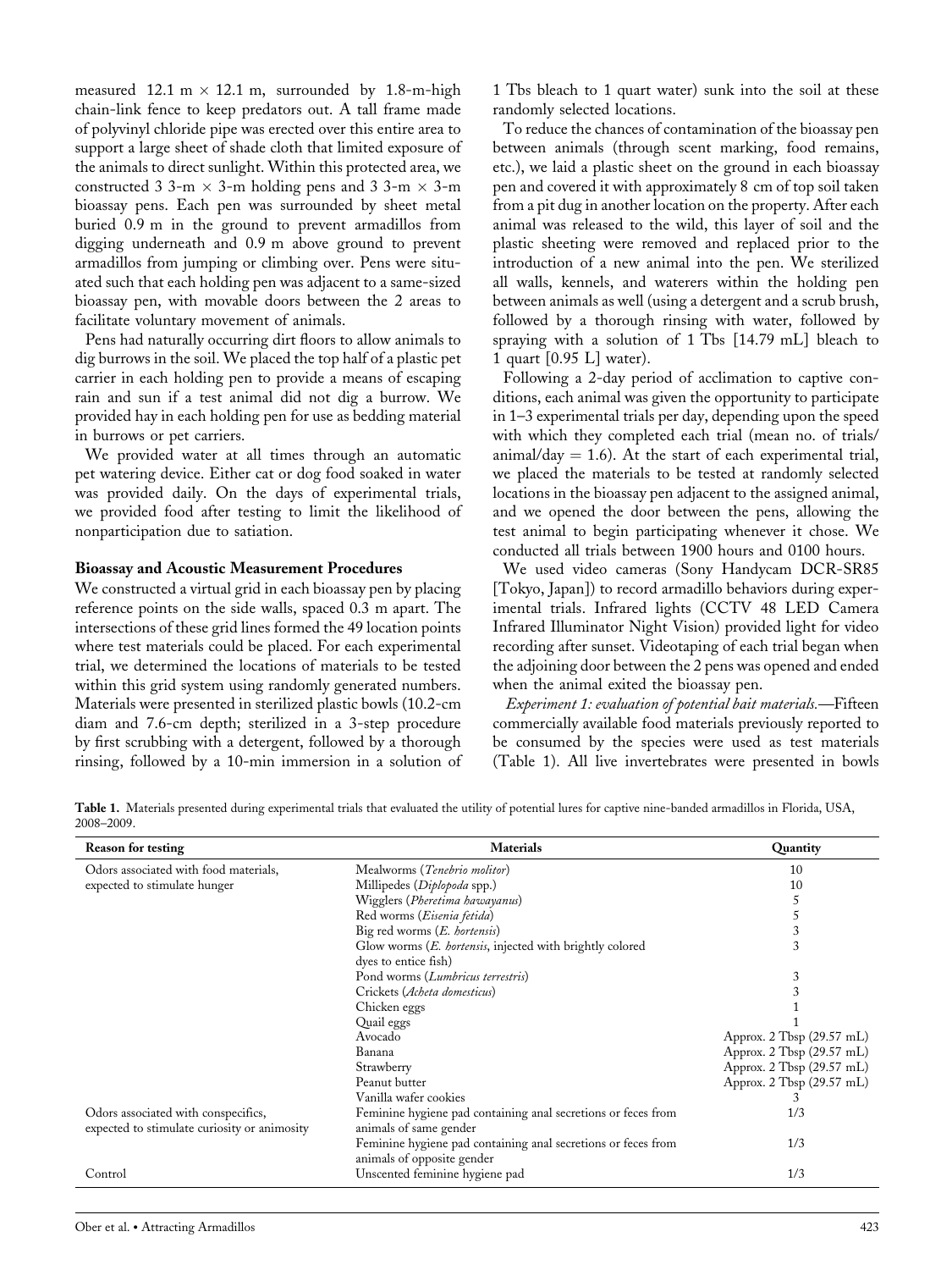containing a thin layer of the rearing medium in which they were purchased, with the exception of crickets (Acheta domesticus) and mealworms, which were placed into empty bowls. In addition, we tested intraspecific odors collected from anal glands and fecal material of other animals upon capture (Table 1). Odors from armadillos were collected by wiping a feminine hygiene pad (Kotex ultra thin; Kimberly-Clark, Neenah, WI) repeatedly across the anal glands of animals, and were stored in double ziplock bags in the freezer at  $-20^{\circ}$  C until required for experimental trials (Loughry and McDonough 1994). We also included unscented feminine hygiene pads in some trials to control for the possibility that the pads themselves could attract animals. Three materials were randomly selected from the list of 18 options to present during each experimental trial.

We used 3 behavioral metrics to infer the relative interest of armadillos in test materials. These metrics were quantified from all videotapes by the same observer (L.W.D.), starting when an animal entered the bioassay pen and ending when 5 min elapsed after the animal had wandered from the vicinity (1 body length) of any of the test materials. We used the metric "time to first contact" (mean no. of sec between animal entry into bioassay pen and first visit of animal to each material) as a measure of the relative ability of each test material to evoke a response from armadillos. If a particular test material was never contacted during the trial, the end time of the experiment was assigned to that material. Second, the metric "number of attraction events" (mean no. of times animal's head was oriented toward each material when animal was within 1 body length of that material) was chosen as a measure of the relative strength of each test material to evoke a response indicating interest. Finally, we used the metric "duration of interest" (mean no. of sec an animal spent oriented toward each material when animal was within 1 body length of that material) as a measure of the relative ability of each test material to sustain the interest of armadillos. Relative "palatability" of test materials is simply reported as the mean proportion of each test material consumed per trial per animal.

Experiment 2: comparison of the relative importance of auditory and olfactory cues.—We devised 2 bioassays to assess the relative importance of auditory–vibrational versus olfactory cues in attracting the attention of armadillos, hereafter referred to as the "prey presence" and "prey mobility" tests. For both tests, we set up 6 randomly located stations within each bioassay pen. The "prey presence" test contained 2 stations with soil and live prey (pond worms [*Lumbricus terrestris*], red worms [Eisenia fetida], or wigglers [Pheretima hawayanus]), 2 stations with soil that had recently contained the same prey type but no actual prey items (i.e., worms had been removed from the soil shortly before the trial began), and 2 stations with empty bowls. The "prey mobility" test contained 2 stations with live prey items (crickets, pond worms, red worms, or wigglers), 2 stations with the same type of prey frozen 1–2 hr prior to the experiment (so that they were immobile), and 2 stations with empty bowls. In both of these tests, it was assumed that stations with live prey items provided both olfactory and auditory–vibrational cues,

stations with either soil or frozen prey items provided olfactory but not auditory–vibrational cues, and stations with empty bowls provided neither olfactory nor auditory– vibrational cues but allowed us to quantify the relative interest of animals in the bowls themselves. Because we were interested solely in the ability of materials to attract armadillo attention in these experiments, we limited analyses to 1 metric: time to first contact.

For both experiments 1 and 2, we used linear mixed-effects models (Pinheiro and Bates 2000) to evaluate the attractiveness of potential baits while taking into account repeated measurements within a trial or for each animal. For experiment 1, the full model contained fixed effects to describe all factors of interest: the identity of the test materials, sex of the animal, trial number (to account for a potential change in behavior over the course of repeated trials), and seasonality (prebreeding [Apr–May], breeding [Jun–Aug], or postbreeding [Sep–Oct]; Jacobs 1979, McDonough 2000). For analyses pertaining to time to first contact, we also included distance between the entrance of the bioassay pen and the test materials as a fixed effect to account for the possibility that the physical layout of the materials in each pen influenced results. For each analysis in experiment 1, we used an iterative process whereby whichever test material explained the least variability was lumped into the category ''other'' and a likelihood ratio test was used to compare the resulting reduced model to the full model. This process was repeated until the likelihood ratio was significantly different, indicating the best model had been identified (Diggle et al. 2002). Interactions between season and test materials and between sex and test materials were considered for top-ranking materials only. For experiment 2, we limited analyses to assessments of the importance of test materials and distance between the entrance to the bioassay pen and the test materials. All analyses were conducted in R version 2.10.0, using the *nlme* package (Pinheiro et al. 2009), and all tests were considered significant at  $P \leq 0.05$ .

Experiment 3: comparisons of sounds and vibrations produced by live prey.—We examined the amplitudes and spectral characteristics of sounds and vibrations produced by several species of live prey in a vibration-insulated anechoic chamber (Wenninger et al. 2009). We conducted separate trials with 6 species: crickets, pond worms, wigglers, red worms, big red worms (Eisenia hortensis), and mealworms (Tenebrio molitor). We recorded each species in the same condition as they had been presented to armadillos (i.e., with or without medium in plastic bowls, as described above). A microphone (model 4145; Brüel and Kjær [B&K], Nærum, Denmark) was suspended approximately 2 cm above the top of the center of each bowl, and the accelerometer (model 4370; B&K, Nærum, Denmark) was clamped to the side. We digitized accelerometer and microphone signals simultaneously at 25 kHz using 2 channels of a CSL speech analysis system (model 4300B; Kay Elemetrics, Lincoln Park, NJ), and we analyzed general characteristics of the signals using Raven 1.3 (Charif et al. 2008). Sound and vibration impulse amplitudes and times were measured for approximately 1-hr periods using a customized signal analysis program, DAVIS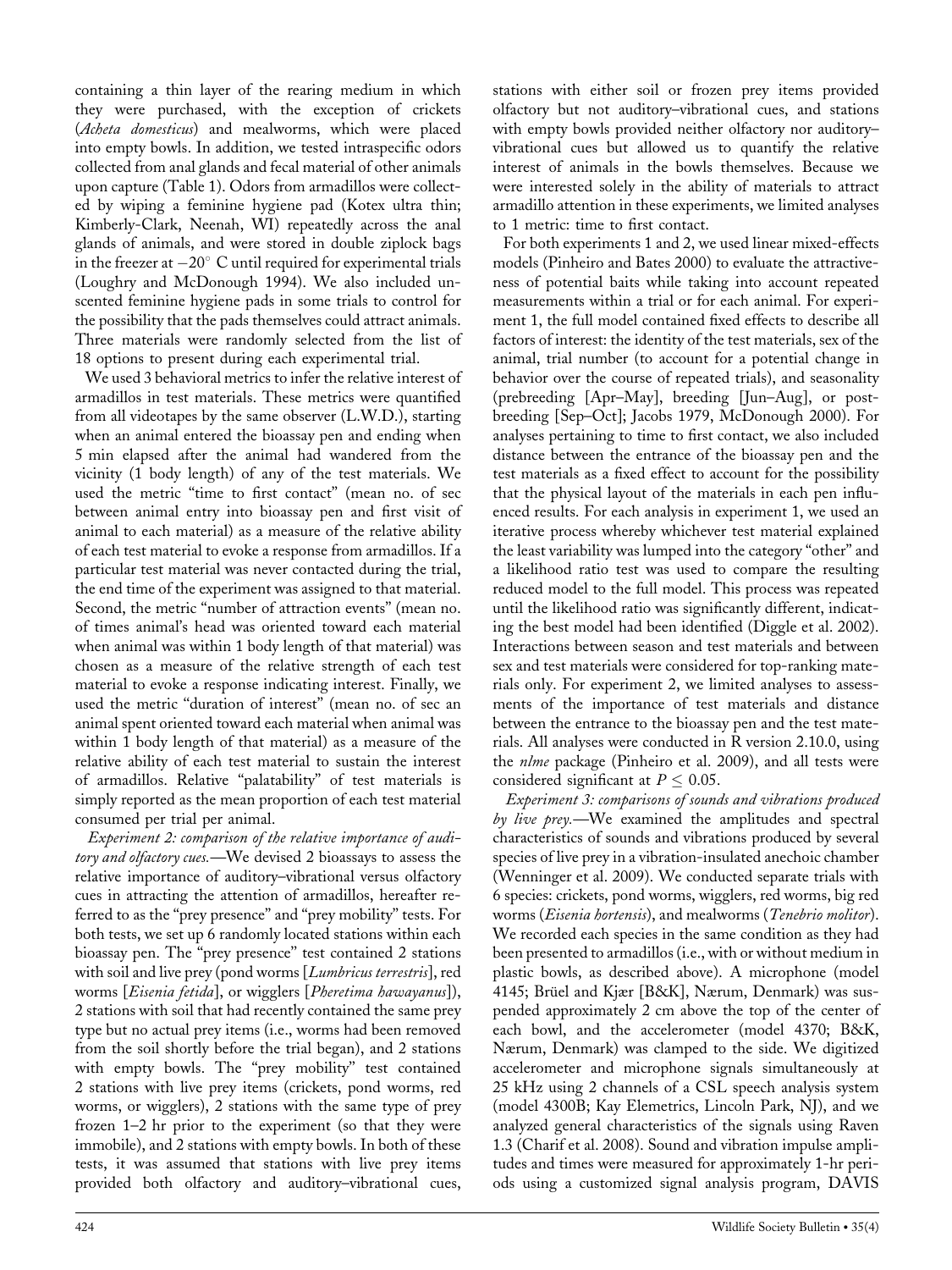(Mankin et al. 2000). The DAVIS program counts individual impulses or bursts of impulses, and calculates the mean sound–pressure levels of sound bursts and the mean vibration levels of vibration bursts (Mankin and Benshemesh 2006). Differences among pairs of 180-s samples recorded from bowls with different species were assessed using analysis of variance.

### RESULTS

#### Experiment 1

We used information from 28 individual animals collected over the course of 202 trials to assess the relative potential of test materials to function as lures.

Time to first contact varied from 5 s to 3,709 s, with a median of 352.5 s. Of the 18 materials tested, the mean time to first contact of 4 materials was significantly less than that of all others, with no significant differences among them: pond worms ( $\bar{x} = 61.4$  s), wigglers ( $\bar{x} = 74.0$  s), crickets  $(\bar{x} = 87.1 \text{ s})$ , and red worms  $(\bar{x} = 96.7 \text{ s}; \text{ Fig. 1})$ . The only other variables that remained in the best model were distance of test materials from the entrance door and number of trials. Time to first contact increased slightly as the distance of test materials from the entrance door within the bioassay pens increased (0.32 s/m) and decreased exponentially with the number of trials an animal participated in.

Number of attraction events varied from 0 to 11, with a median of 3 events. Animals repeatedly oriented toward 4 materials significantly more often than they did the remaining 14 materials, with no significant differences among them: pond worms ( $\overline{x} = 2.6$  orientations), crickets  $(\bar{x} = 2.2 \text{ orientations})$ , red worms  $(\bar{x} = 2.1 \text{ orientations})$ , and wigglers ( $\overline{x} = 2.0$  orientations; Fig. 2). The only other variable that occurred in the best model was number of trials. The mean number of attraction events increased slightly with the number of trials an animal participated in (0.004 orientations/trial).

Duration of interest varied from 0–718 s, with a median of 24.0 s, and results provided further evidence of preferences



Figure 2. Mean number of attraction events (no. of times a captive ninebanded armadillo's head was oriented toward a material when the animal was within 1 body length of that material), in experimental trials conducted in Florida, USA, 2008–2009. Error bars represent 95% confidence intervals.

for many of the same materials. Animals spent significantly more time oriented toward 4 materials than they did all other 14 materials: pond worms ( $\overline{x} = 18.2$  s), red worms  $(\bar{x} = 17.1 \text{ s})$ , crickets  $(\bar{x} = 17.0 \text{ s})$ , and wigglers  $(\bar{x} = 7.7 \text{ s})$ ; Fig. 3). The other variables that remained in the best model pertained to seasonality (including interaction terms for wigglers and chicken eggs) and number of trials. Duration of interest for wigglers changed seasonally ( $\overline{x} = 8.2$  s during prebreeding season, 7.0 s during breeding season, and 15.1 s during postbreeding season), with significantly lower duration of interest than the 3 other most preferred materials during the prebreeding and breeding seasons. Duration of interest also changed seasonally for chicken eggs. It was higher than any other test material during prebreeding season (16.4 s), but dropped drastically thereafter and was, on average, lower overall than any of the other 4 most preferred test materials (1.9 s), and with significantly lower



Figure 1. Mean time (s) to first contact (amt of time elapsed between a captive nine-banded armadillo's entrance to the bioassay pen and the first contact of that animal with each material), in experimental trials conducted in Florida, USA, 2008–2009. Error bars represent 95% confidence intervals.



Figure 3. Mean duration of interest (no. of s captive nine-banded armadillos spent oriented toward each material when within 1 body length of that material) during the prebreeding (open square), breeding (cross), and postbreeding period (solid square) seasons, in experimental trials conducted in Florida, USA, 2008–2009. Error bars represent 95% confidence intervals.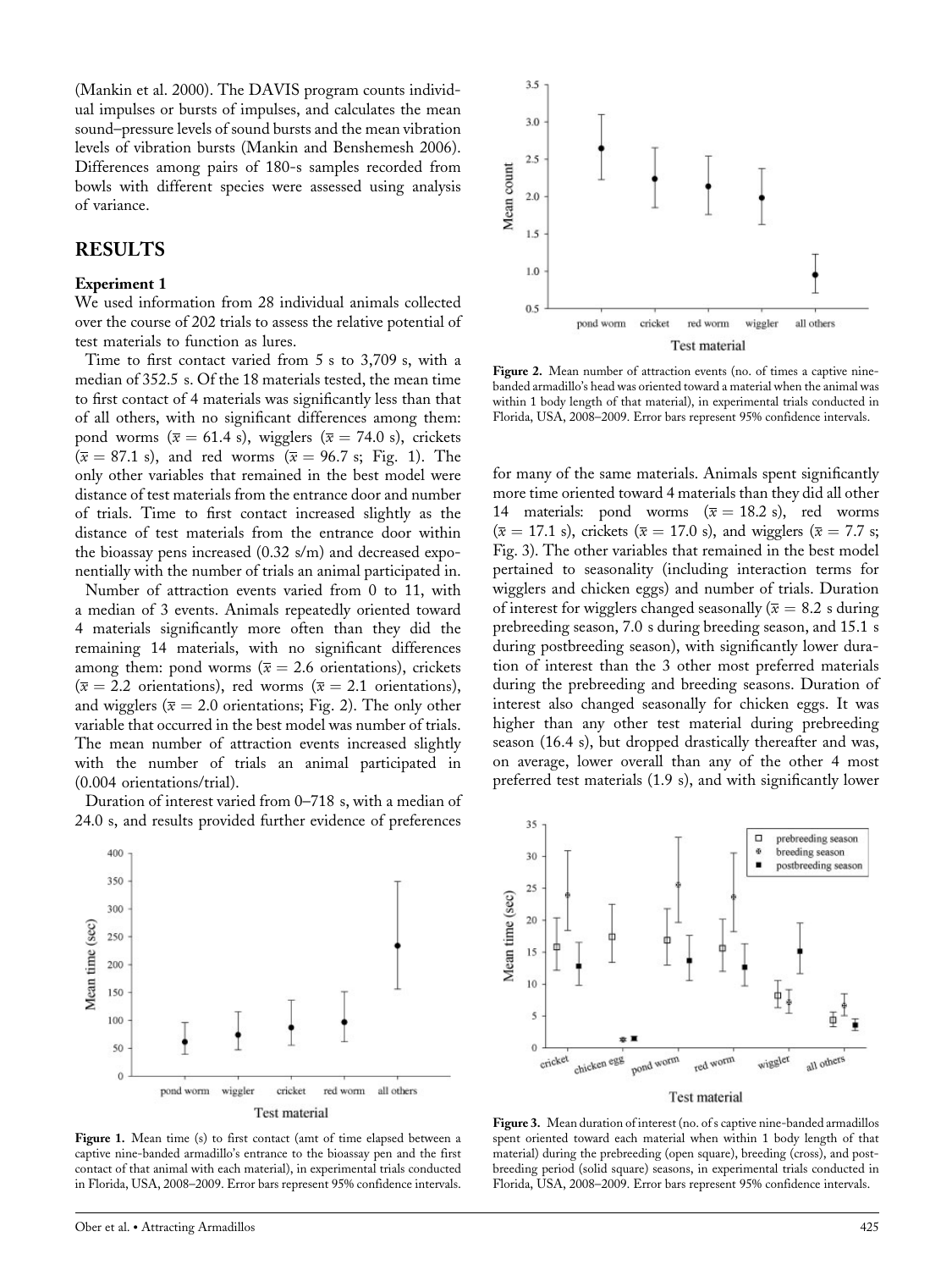duration of interest than the 4 other most preferred materials during the breeding and postbreeding seasons. Finally, duration of interest increased slightly with the number of trials an animal participated in  $(\bar{x} = 0.1 \text{ s/trial}).$ 

Palatability of invertebrates was highest for pond worms and crickets (96%), followed by wigglers (89%), red worms (80%), millipedes (Diplopoda spp.; 79%), glow worms (E. hortensis; 72%), big red worms (63%), and mealworms  $(0\%)$ .

#### Experiment 2

To assess the relative importance of olfactory and auditory (sound and vibration) cues that elicit armadillo attention, we used information from 21 individual animals collected over the course of 45 trials.

In the ''prey presence'' tests that compared armadillo attraction among bowls containing soil with live prey, soil with the olfactory cues of prey but no actual prey items, and empty bowls, the mean time to first contact of soil with live prey  $(\bar{x} = 89.0 \text{ s})$  was significantly less than that of bowls with odiferous soil ( $\bar{x} = 108.0$  s) and less than that of empty bowls ( $\bar{x} = 256.1$  s; Fig. 4). Time to first contact was not significantly influenced by the distance of test materials from the entrance door within the bioassay pens.

In the "prey mobility" tests that compared armadillo attraction among bowls with live prey, frozen prey, and empty bowls, the mean time to first contact of bowls with live prey  $(\bar{x} = 32.7 \text{ s})$  was significantly less than that of empty bowls or frozen prey (collective  $\bar{x} = 91.7$  s; Fig. 4). Time to first contact was not significantly influenced by the distance of test materials from the entrance door within the bioassay pens.

#### Experiment 3

Measurements of sounds and vibrations produced by 4 invertebrate species highly attractive to armadillos (pond worms, crickets, red worms, and wigglers) and 2 species less attractive to armadillos (mealworms and big red worms)



Figure 4. Mean time to first contact (amt of time elapsed between a captive nine-banded armadillo's entrance to the bioassay pen and the first contact of that animal with each material), in experimental trials conducted in Florida, USA, 2008–2009. Left panel shows results from ''prey presence'' tests, which compared time to first contact among bowls containing soil with live prey, bowls containing soil that had recently contained the same prey, and empty bowls. Right panel shows results from ''prey mobility'' tests, which compared time to first contact among bowls containing live prey, bowls containing frozen prey, and empty bowls. Error bars represent 95% confidence intervals.

indicated that all prey species produced signals containing brief, 3–30 ms impulses or trains (bursts) of impulses of various amplitudes, similar to sounds and vibrations reported previously from various invertebrates (Mankin et al. 2000, 2011). Examples of 3-min vibrational and auditory records from an attractive species (i.e., red worms) and a less attractive species (i.e., big red worms) are shown in Fig. S1a–d, available online at http://onlinelibrary.wiley.com/doi/ 10.1002/wsb.79/suppinfo. Overall, crickets produced the strongest vibrations and sounds, while red worms produced the weakest vibrations and wigglers the weakest sounds (Tables S1 and S2, available online at http://onlinelibrary. wiley.com/doi/10.1002/wsb.79/suppinfo). However, due to the high level of variation in signal rates over time within species, there were no significant differences in the mean impulse-burst rates for either vibrations ( $F = 1.48$ , Df between species = 5, Df within species = 6,  $P = 0.32$ ) or sounds  $(F_{5,6} = 2.48, P = 0.15)$ . Wigglers, mealworms, and crickets produced vibrations with relatively high contributions at frequencies above 2,000 Hz (Fig. 5a), but the high-frequency components of sounds produced by wigglers and mealworms were not as readily transmitted to air (Fig. 5b). For this reason, crickets and pond worms produced sounds that were distinctly different from the sounds of



Figure 5. Mean vibration levels (dB) of vibration signals recorded by accelerometer from live prey (of nine-banded armadillos) in bowls (a) and mean spectrum levels (dB) of sound signals recorded by microphone from live prey in bowls (b). Experimental trials were conducted in Florida, USA, 2008–2009.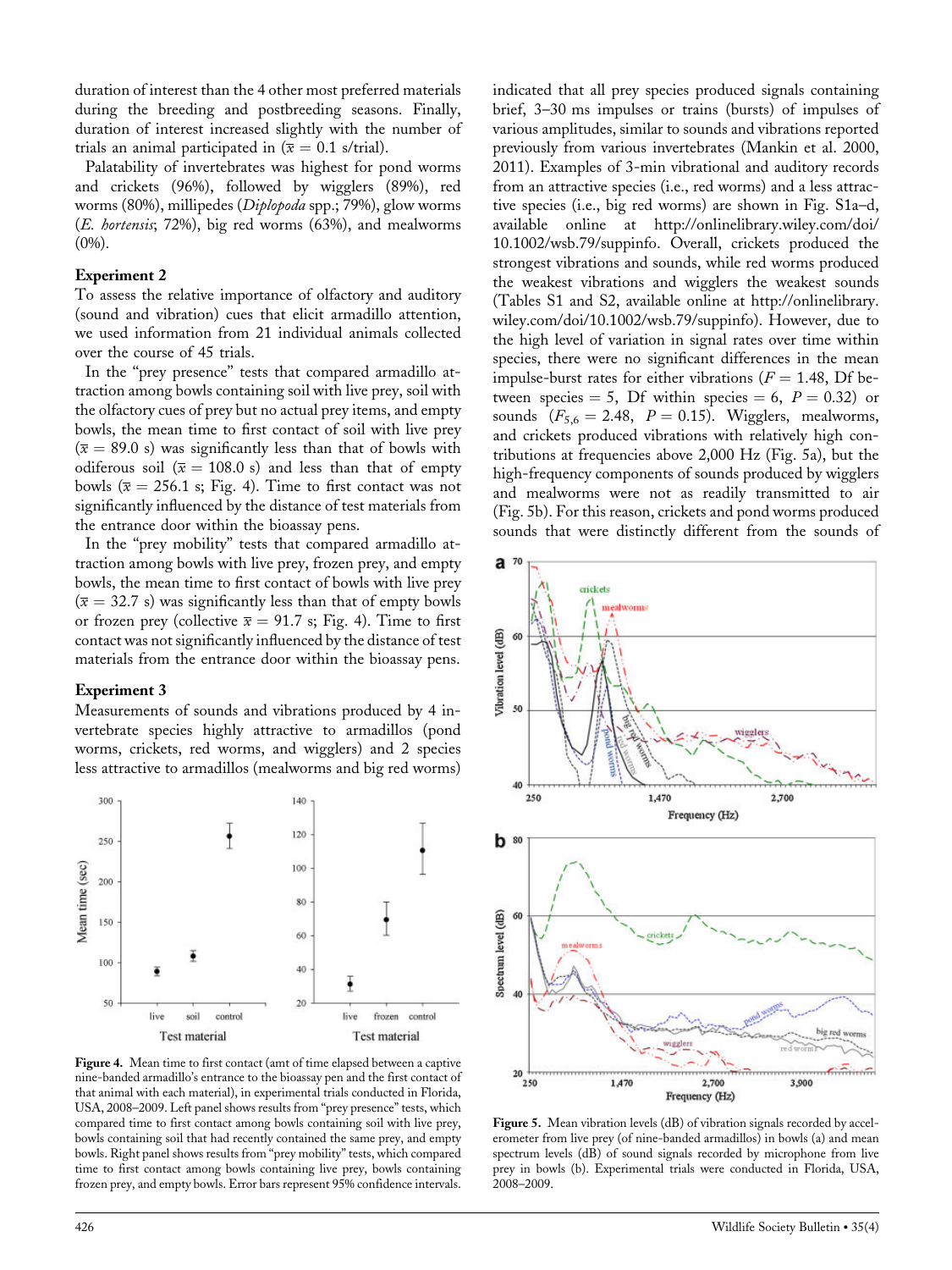wigglers and mealworms to the human ear. Further investigation will be required to characterize the auditory and vibrational perception capabilities of armadillos.

# DISCUSSION

Using 3 different metrics to assess the relative ability of a variety of substances to attract armadillos, we found that 4 commercially available materials consistently performed best: pond worms, crickets, red worms, and wigglers (Figs. 1–3). These 4 materials emitted cues that could be detected by more than 1 sensory modality (olfactory, auditory, and vibratory), whereas most of the other materials investigated emitted only olfactory cues (i.e., fruits, eggs, and odors from conspecifics). Our second round of behavioral experiments provided additional evidence that materials emitting auditory, vibrational, and olfactory cues elicited faster responses from armadillos than materials emitting only olfactory cues (Fig. 4).

Because armadillos feed mostly on organisms within the soil, and because they have unusually large olfactory organs (Pihlström et al. 2005), it has been assumed that olfaction is the primary sense these animals employ when locating food materials. Our results suggest that auditory and vibrational cues also play a role in prey detection, perhaps as a means of focusing attention once the armadillo has been attracted close to the prey by olfactory signals. Previous behavioral investigations of wild armadillos support this concept: short cessations of movement occur repeatedly during foraging bouts, which may enable multifunctional scanning of the environment for conspecifics, predators, and/or prey (McDonough and Loughry 1995). Given that there were few consistently distinctive differences in the vibrations and sounds produced by the invertebrates we tested (Fig. 5), the finding that only 4 of the 6 live prey (pond worms, crickets, wigglers, and red worms) were attractive to the armadillos suggests that olfactory cues and palatability play predominant roles in food selection once the prey is localized.

The response of armadillos to bait materials changed over the course of repeated trials with individual animals: time to first contact decreased, the number of attraction events increased, and duration of interest increased. These results suggest that individuals formed a search image during earlier trials, which reduced response times in later trials. The formation of olfactory search images has been demonstrated in a variety of other taxa, ranging from lobsters (Homarus americanus) to skunks (Mephitis mephitis) to dogs (Canis lupus familiaris; Derby and Atema 1979, Nams 1997, Gazit et al. 2005). For example, striped skunks (*M. mephitis*), which are similar to nine-banded armadillos in that they are nocturnal generalists that feed on patchily distributed prey materials using olfaction and audition, have been shown to form olfactory search images (Nams 1997). Switching lures seasonally to reflect the predominant materials in armadillo diets would be especially prudent if armadillos do, in fact, form search images.

Although nine-banded armadillos are known to consume eggs from northern bobwhite quail (Colinus virginianus), domestic and wild turkeys (Melagris gallopavo), sea turtles (loggerhead, Caretta caretta; leatherback Dermochelys coriacea; and green Chelonia mydas), gopher tortoises (Gopherus polyphemus), lizards, and snakes in the wild (Kalmbach 1943, Fitch et al. 1952, Douglass and Winegarner 1977, Engeman et al. 2003, Staller et al. 2005), our research indicated that eggs from domestic bobwhite quail and chicken were less attractive than crickets and most worms. It may have been the case that without the full complement of cues from a typical nest in the wild, the armadillos did not identify the eggs we presented during trials as potential food items. Regardless, it appears that eggs from domestic birds have limited potential to serve as a lure for this species. It is interesting to note that although chicken eggs did not evoke interest from armadillos quickly (as quantified by time to first contact) and they did not elicit a strong response (as quantified by no. of attraction events), they did elicit long bouts of sustained interest (as quantified by duration of interest). Certain individual animals appeared to have a strong interest in eggs and spent long periods of time consuming them. Interest was particularly high during the prebreeding period, which interestingly coincides with the incubation period of wild turkey in the study region (Williams 1991; Fig. 3).

The relative ability of 2 materials to sustain the interest of armadillos changed seasonally: wigglers and chicken eggs. Wigglers were of maximum interest during the postbreeding period, of moderate interest during the prebreeding period, and of least interest during the breeding period. Evidence of seasonal changes in the relative proportion of wild armadillo diets comprised of Oligochaeta (earthworms) has previously been reported (reviewed in McDonough and Loughry 2008), with geographic variation in the timing of maximum consumption of these worms (Fitch et al. 1952, Nesbitt et al. 1977, Sikes et al. 1990). In general, oligochaetes are a more important part of an armadillo's diet in autumn and winter months. As mentioned previously, chicken eggs were only of great interest to armadillos during the period when wild turkey eggs are available in the wild. These patterns suggest that there may be some merit to switching among different bait materials seasonally when attempting to capture armadillos. However, it must be kept in mind that chicken eggs, on average, did not appear to be as attractive as most worms and crickets investigated.

A priori, we had expected odors from conspecifics to generate substantial interest from armadillos. The complex social systems of most mammal species necessitate the ability of animals to distinguish among individuals, with complex mixtures of molecules conveying information about sex, reproductive status, and identity (Brennan and Kendrick 2006). Although previous research has shown that ninebanded armadillos are capable of recognizing their own odor and discriminating the odors of kin from nonkin (Loughry and McDonough 1994), armadillos in our study exhibited little interest in conspecific odors. This may have been a function of the timing during which we collected odors: scent glands were swiped at the time animals were captured, which may have been a time during which animals were exuding odors that convey fear. If this were the case, it is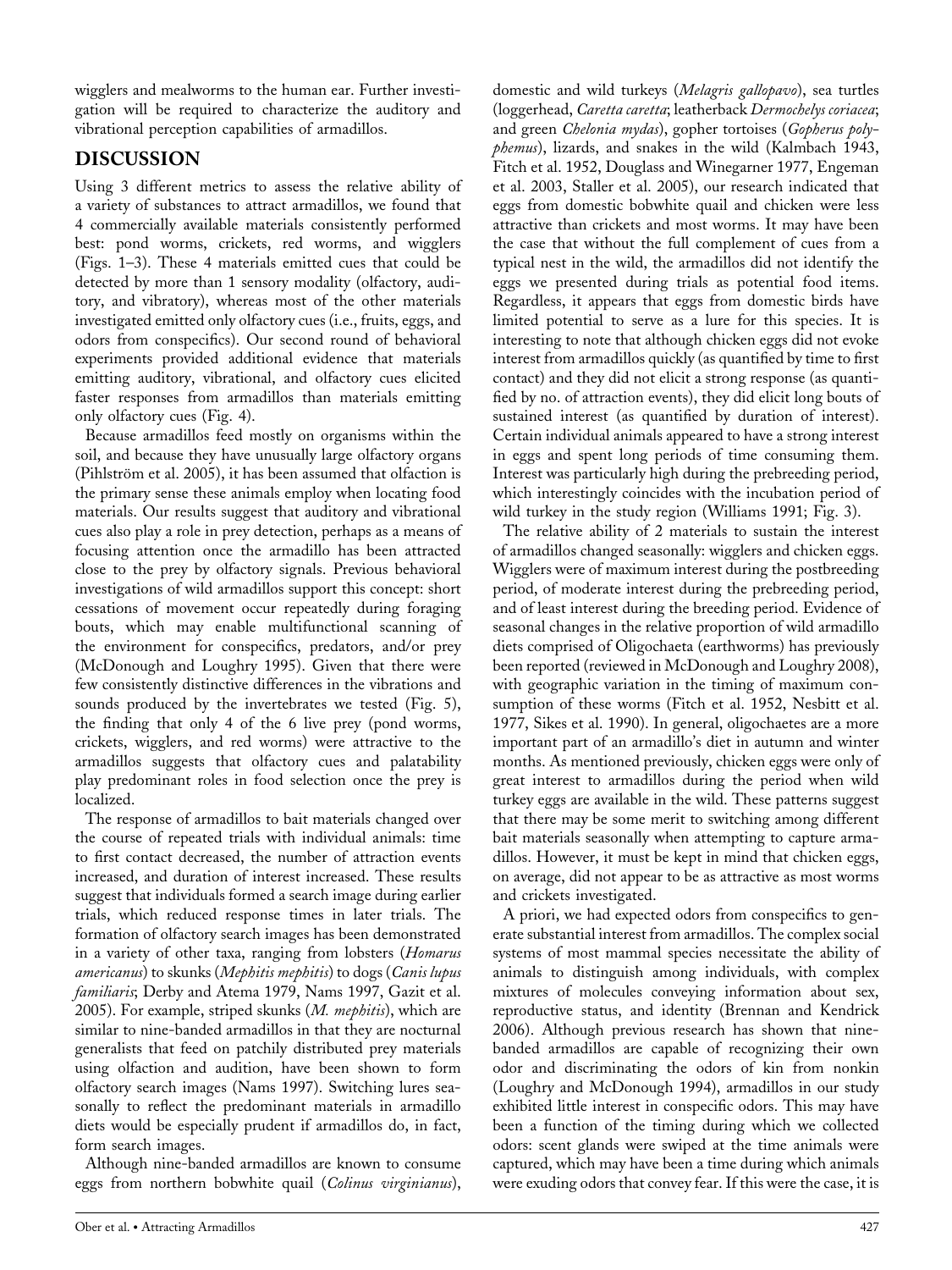understandable that animals in captivity would be less interested in investigating the source of these odors than they were in investigating potential food materials. Also, auditory or contextual cues may be needed to prompt animals to investigate a conspecific's scent. Finally, because the test arena was on neutral territory (each test animal was new to the area), attraction or aggression toward another animal might not have been advantageous (McDonough 1994). Further investigation into the response of animals to odors collected from armadillos in some other manner than directly after capture may be fruitful.

We are unaware of any published attempts to quantify the perceptual range (Lima and Zollner 1996) of armadillos, although anecdotal evidence suggests the range is quite limited (Breece and Causey 1973). Other mammals with well-developed olfactory systems are known to detect specific odors above ground at distances ranging from 0.5 m to 60 m, depending on the environmental conditions and the magnitude of the odor source (Cablk et al. 2008, Hirsch 2010). Out of concern that relative levels of attraction to various materials might be influenced by the distance between the door of the bioassay pen and the test material, we structured our analyses to account for this distance. We found that the effect of distance between the door to the bioassay pen and the test materials on the relative ability of each test material to evoke a response from armadillos during the bait experiment was minimal, and no effect was apparent during the experiments involving auditory versus olfactory cues. Thus, it does not appear that the physical layout of materials during our experiments influenced animal response. It is worth noting that, on average, the most attractive materials investigated (pond worms) did not generate a response until >60 s after animals entered the bioassay pen. Given the short distances between the entry door and the station locations (the min. possible was approx. 0.3 m and the max. possible was 2.6 m), this long duration of time prior to animal response to food suggests that the perceptual range of the armadillo is quite limited, perhaps as short as 0.3 m. It is known from previous studies with insects (Mankin et al. 2011) that sounds and vibrations with the amplitudes and frequencies observed in this study attenuate rapidly within 0.1–0.3-m distances in soil. Although olfactory signals produced by these invertebrates may provide longer distance (see above) but less precise localization capability, the range of the olfactory cues of underground invertebrate prey would be somewhat diminished because the odors would need to diffuse to the soil surface before they became airborne.

## MANAGEMENT IMPLICATIONS

It is convenient that several materials readily eaten by armadillos are commercially available from bait stores and pet stores. Each is, therefore, accessible to anyone interested in luring nuisance armadillos into traps. Our results suggest that live, active baits are preferable to other substances and that consideration should be given to changing baits seasonally in accordance with the predominant materials in the diets of local armadillos. However, during the course of our research it became apparent that armadillos have an extremely short perceptual range. For this reason, we believe there is limited potential for using naturally occurring materials as baits to effectively lure armadillos into traps over sizeable distances. This is particularly true if vibration is a relevant cue to armadillos because vibrations attenuate rapidly over short distances. Future research should be directed either toward development of repellents, toxicants, or other exclusion techniques, or else toward development of enhanced stimuli capable of travel over long distances.

### ACKNOWLEDGMENTS

We thank the Southern Region Integrated Pest Management Center for providing funding through the Enhancement Grants Program. We are also indebted to J. Loughry, S. Wright, K. Torrington, A. Brock, and students from Valdosta State University for their assistance in capturing armadillos, watching videos, and/or entering data. We thank E. Foreman at the U.S. Department-Agricultural Research Service in Gainesville for assisting with the sound and vibration measurements. We also thank D. Francis and J. Cox for facilitating access to Joe Budd Wildlife Management Area and Tall Timbers Research Station, respectively. Finally, we thank anonymous reviewers for helping improve the quality of the manuscript.

# LITERATURE CITED

- Anacleto, T. C. da. S. 2007. Food habits of four armadillo species in the Cerrado area, Mato Grosso, Brazil. Zoological Studies 46:529–537.
- Armstrong, J. B. 1991. Extension wildlife damage management in Alabama. Proceedings of the Eastern Wildlife Damage Control Conference 5:148– 150.
- Breece, G. A., and M. K. Causey. 1973. Armadillo depredation of ''dummy'' bobwhite quail nests in southwest Alabama. Proceedings of the 27th Annual Conference of Southeastern Association of Game and Fish Commissioners 27:18–22.
- Brennan, P. A., and K. M. Kendrick. 2006. Mammalian social odours: attraction and individual recognition. Philosophical Transactions of the Royal Society of London B 361:2061–2078.
- Bruggers, R. L., R. Owens, and T. Hoffman. 2002. Wildlife damage management research needs: perceptions of scientists, wildlife managers, and stakeholders of the USDA/Wildlife Services Program. International Biodeterioration and Biodegredation 4:213–223.
- Burchfield, H. 1999. Armadillo leprosy and a failed vaccine. World Journal of Microbiology and Biotechnology 15:653–667.
- Cablk, M. E., J. C. Sagebiel, J. S. Heaton, and C. Valentin. 2008. Olfactionbased detection distance: a quantitative analysis of how far away dogs recognize tortoise odor and follow it to source. Sensors 8:2208–2222.
- Chamberlain, P. A. 1980. Armadillos: problems and control. Proceedings of the Vertebrate Pest Conference 9:163–169.
- Charif, R. A., A. M. Waack, and L. M. Strickman. 2008. Raven Pro 1.3 user's manual. Cornell Laboratory of Ornithology, Ithaca, New York, USA.
- Conover, M. R. 2007. Predator–prey dynamics: the role of olfaction. CRC Press, Boca Raton, Florida, USA.
- Derby, C., and J. Atema. 1979. Chemical search image: prey exposure improves selective chemical detection by a predator (Homarus americanus). Biological Bulletin 157:365–366.
- Diggle, P. J., P. Heagerty, K. Liang, and S. L. Zeger. 2002. Analysis of longitudinal data. Second edition. Oxford University Press, Oxford, England.
- Douglass, J. F., and C. E. Winegarner. 1977. Predator of eggs and young of the gopher tortoise, Gopherus polyphemus (Reptilia, Testudines, Testudinidae) in southern Florida. Journal of Herpetology 11:236–238.